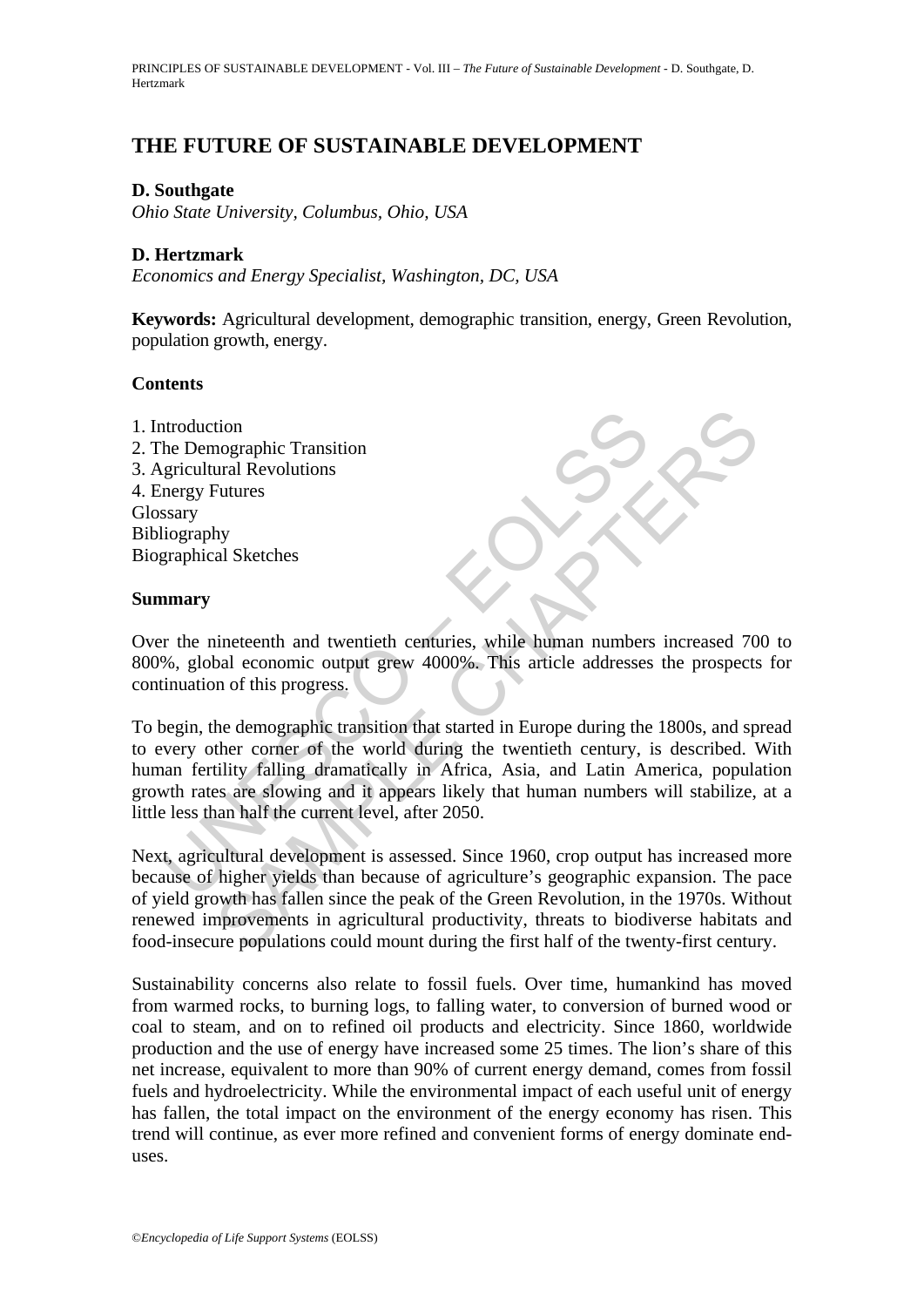While there are many energy resources that can produce energy in some usable form, how energy is consumed remains bound by the laws of thermodynamics. That is, we can consume energy primarily as heat or as work (mechanical energy). A sustainable pattern of energy production and use is one in which the conversion efficiency of the crude energy input rises, environmental impacts fall, and end-use efficiency continues to improve. The human race can never overcome the ultimate effects of thermodynamics. However, as long as the earth is an open system, which receives enormous supplies of solar radiation every day, some combination of this radiation along with energy stored in the earth's crust will provide for the energy needs of civilization. How countries make use of the two major sources of energy—the daily flow from the sun as well as the stock stored on the earth—will always depend on their relative endowments, technology, social institutions and prices.

Our fundamental conclusion is that substituting human capital for natural resources has allowed and will continue to allow environmental impediments to economic progress to be overcome. To cite but one example, producing 1 KWh of electricity from coal in 2000, creates about one-tenth of the total pollution that such output occasioned early in the twentieth century. The difference is primarily in the quality of the equipment used for converting coal to electricity and the ingenuity employed in such artifacts.

## **1. Introduction**

fundamental conclusion is that substituting human capital for na<br>wed and will continue to allow environmental impediments to eco<br>vercome. To cite but one example, producing 1 KWh of elect<br>0, creates about one-tenth of the mental conclusion is that substituting human capital for natural resources<br>d will continue to allow environmental impediments to economic progres<br>eses about one-tenth of the total pollution that such output occasioned ear<br> For practically all of its existence as a species, humankind's survival, while not exactly tenuous, was far from assured. Even after the dawn of agriculture, some ten millennia ago, winning sustenance from the earth was a back-breaking endeavor, demanding nearly everyone's constant attention and effort. As expressed in God's condemnation of Adam as he was being expelled from the Garden of Eden, "cursed is the ground because of you; in toil you shall eat of it all the days of your life" (*Genesis*, Chapter 3, verse 17). Toiling humanity reproduced itself very slowly, the global population reaching one billion fewer than 200 years ago.

As the eighteenth century was drawing to a close, educated people pondered rates of demographic expansion that were, by historical standards, unprecedented. In Europe, life expectancies were rising and total fertility rates (TFRs)—that is, the number of births per adult woman—remained high. Annual population growth exceeded 0.5% year after year in a number of countries.

Moreover, technological innovation during the 1700s promised to change the material circumstances of life for the better. Thomas Savery had patented the world's first practical steam engine—a pump for removing water from mines—in 1698, and Thomas Newcomen came up with a newer design in 1712. But the major breakthroughs were made by James Watt, who patented the separate condenser in 1769 and the doubleaction principle in 1782. Together, these innovations greatly enhanced the energy efficiency of steam engines. Never before had it been worth the trouble to contemplate either industry's expansion beyond what wind and water power allowed or the elimination of farming's dependence on muscle power, provided by draft animals as well as people. After Watt, these prospects beckoned.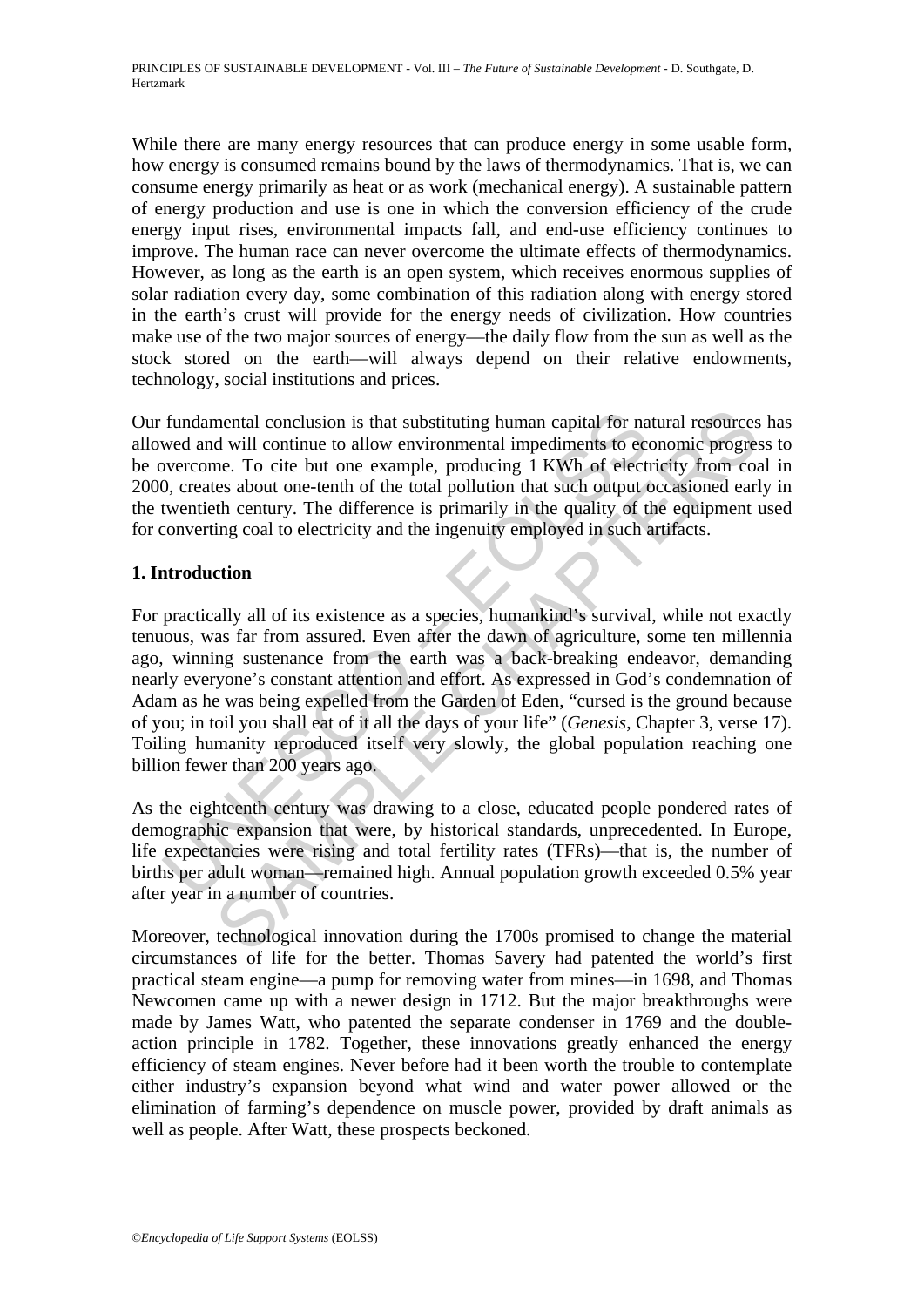The Industrial Revolution did not get beyond the incipient stage until after the Napoleonic Wars. Likewise, the mechanization of farming was not to begin for several more decades. Nevertheless, the consequences of improved production possibilities obviously merited consideration. In 1798, Thomas Malthus published the first edition of *An Essay on the Principles of Population*, in which he argued that improved material circumstances always lead to an increase in human fertility. In particular, living standards better than those required for bare subsistence cause human numbers to increase exponentially. But since food supplies grow in a linear fashion, a demographic equilibrium characterized by bare subsistence, nothing more and nothing less, is eventually reached. If the population happens to exceed the equilibrium level, an opposite adjustment takes place, with mortality exceeding fertility, until living standards have risen to bare subsistence.

Although Malthus never abandoned the belief that human numbers press against what we now call carrying capacity, his views about population dynamics changed somewhat as time passed. In the second, and enlarged, edition of his *magnum opus*, he suggested that people would delay marriage and employ other means to limit procreation. This is, of course, an entirely different check on population growth from that described in the first edition, namely disease and starvation. In addition, such voluntary restraint is exercised only if people are motivated by a desire for self-improvement, which is a possibility not really considered in the first edition.

hough Malthus never abandoned the belief that human numbers<br>now call carrying capacity, his views about population dynamics<br>ime passed. In the second, and enlarged, edition of his *magnum* in<br>people would delay marriage an Malthus never abandoned the belief that human numbers press against to ll carrying capacity, his views about population dynamics changed some<br>syssed. In the second, and enlanged, edition of this *magnum optis*, he suggest<br> As D. Gale Johnson emphasizes, the desire for self-improvement has asserted itself in spectacular fashion during the two centuries since the first edition of *An Essay on the Principles of Population*. Because of this desire and the technological improvements it has unleashed, current life expectancies, infant mortality rates, and per-capita food consumption in China, India, and many other poor countries compare very favorably with corresponding indicators of the social wellbeing in industrialized nations during the nineteenth century. Utterly inconceivable from the perspective of Malthus and his contemporaries has been the 40-fold increase in the real value of global output since 1800 that has coincided with an expansion of the human population from 800 million to six billion.

The prospects for continuation of the unprecedented progress that humankind experienced during the eighteenth and nineteenth centuries are examined in this article. Given the profound breadth of this topic, certain issues are not addressed here. For one thing, no attention is paid to the availability of aluminum, copper, iron, and other metals. In an econometric study of inflation-adjusted prices from 1870 through 1998, Stephen Brown and Daniel Wolk demonstrate that these resources have been growing less, not more, scarce. Continuation of this trend depends on continued improvements in recycling technology as well as increased use of silicon and other abundant materials in various economic sectors. In addition, future supplies of timber ought to be ample, some forestry economists foreseeing no real price increases and others forecasting only modest growth. Finally, fishery depletion, which is an important global concern, is not examined in this article, because fish amounts to a small share of total food consumption.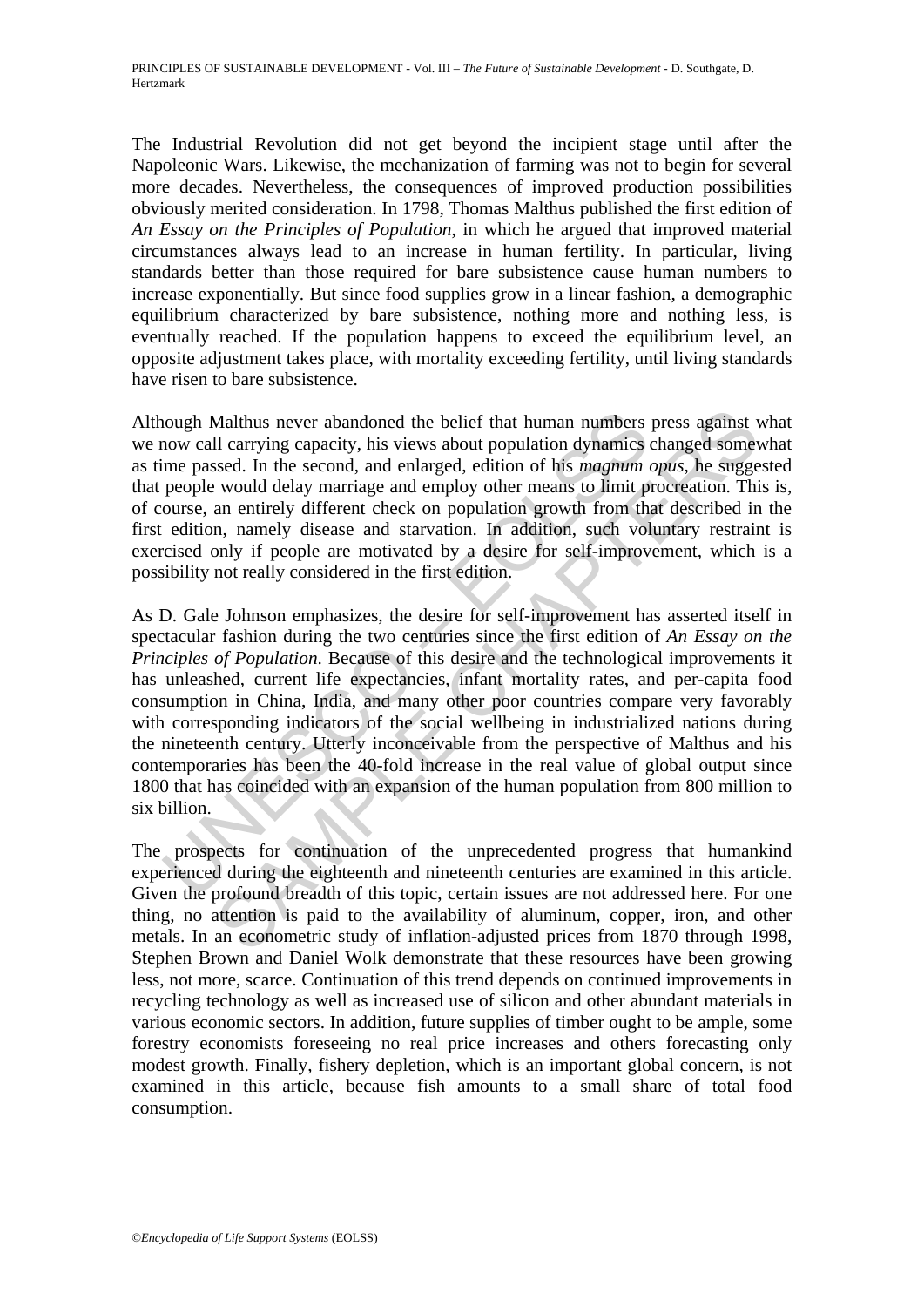Our focus, then, is on three issues. The first is demographic, in particular the changes in human numbers likely to be observed during the twenty-first century. Next, agricultural development is examined, both so that the potential dimensions of food insecurity can be identified and so that the threats to biological diversity associated with agriculture's encroachment on species-rich habitats can be clarified. After that, energy futures are described. Special attention is devoted here to the use of exhaustible fossil fuels, the combustion of which creates pollution and contributes to global warming.

-

- -
- -
- TO ACCESS ALL THE **15 PAGES** OF THIS CHAPTER, Visit: http://www.eolss.net/Eolss-sampleAllChapter.aspx

#### **Bibliography**

Adelman M. (1993). *The Economics of Petroleum Supply*. Cambridge, MA: MIT Press. [Written by the foremost energy economist of the twentieth century, this book contains a rigorous treatment of the issues involved in the production, transport, and trading of oil. The author addresses various government policy options with respect to petroleum production and taxation and delves into the economics of OPEC.]

Anon. (1990). Energy for planet Earth. *Scientific American* **263**(3), 55–62. [Introduction to a special issue focusing on sources and uses of energy worldwide, including conversion of energy forms, conservation and end-use technology, and renewable resources. This issue and a March 1998 update, "The End of Cheap Oil," serve as useful reference documents.]

TO ACCESS ALL THE 15 **PAGES** OF THIS CHANNIVIST USE VISIT: UNITELD VISIT: UNITELD VISIT: UNITELD VISIT: UNITELD MANNIVIST USIT: UNITELD MANNIMORE THE MEANNIMORE THE MORE THANDING IN THE MORE THANDING IN THE MORE THANDING I **TO ACCESS ALL THE 15 PAGES OF THIS CHAPTER,**<br>
Visit:  $\frac{http://www.eolss.net/Eolss-sampleAllChapter.18px}{http://www.eolss.net/Eolss-sampleAllChapter.18px}$ <br>
(1993). *The Economics of Petroleum Supply*: Cambridge, MA: MIT Press. [Written the ligy economics of the twentied rechtty Bos E. Vu M. Massiah E. and Bulatao R. (1994). *World Population Projections, 1994–95 Edition*. Baltimore, MD: Johns Hopkins University Press. [The World Bank's assessment of demographic trends for individual countries and regions as well as for the entire world, including the projection that the global population will stabilize in 2128 when the 11.3 billion people inhabit the earth.]

Brown S. P. A. and Wolk D. (2000). Natural resource scarcity and technological change. *Economic and Financial Review* **1**, 2–13. [An updating of previous research, carried out by Anthony Fisher, John Hartwick and Nancy Olewiler, William Nordhaus, and others, that addresses trends in the scarcity of exhaustible natural resources.]

Cochrane W. W. (1979). *The Development of American Agriculture: A Historical Analysis*. Minneapolis, MN: University of Minnesota Press. [An economic history of US agriculture.]

Foster P. and Leathers H. D. (1999). *The World Food Problem: Tackling the Causes of Undernutrition in the Third World*. Boulder, CO: Lynne Rienner Publishers. [An assessment of the challenge of overcoming hunger in the developing world, both now and in the decades to come.

Hayami Y. and Ruttan V. (1985). *Agricultural Development: An International Perspective, Revised and Expanded Edition*. Baltimore, MD: Johns Hopkins University Press. [An examination of the hypothesis that the relative scarcities of different factors of production influence changes in agricultural production practices.]

International Food Policy Research Institute (1996). *Feeding the World, Preventing Poverty, and Protecting the Earth: A 2020 Vision*. Washington, DC: International Food Policy Research Institute. [A strategy for global agricultural development that reduces food insecurity and conserves renewable natural resources.]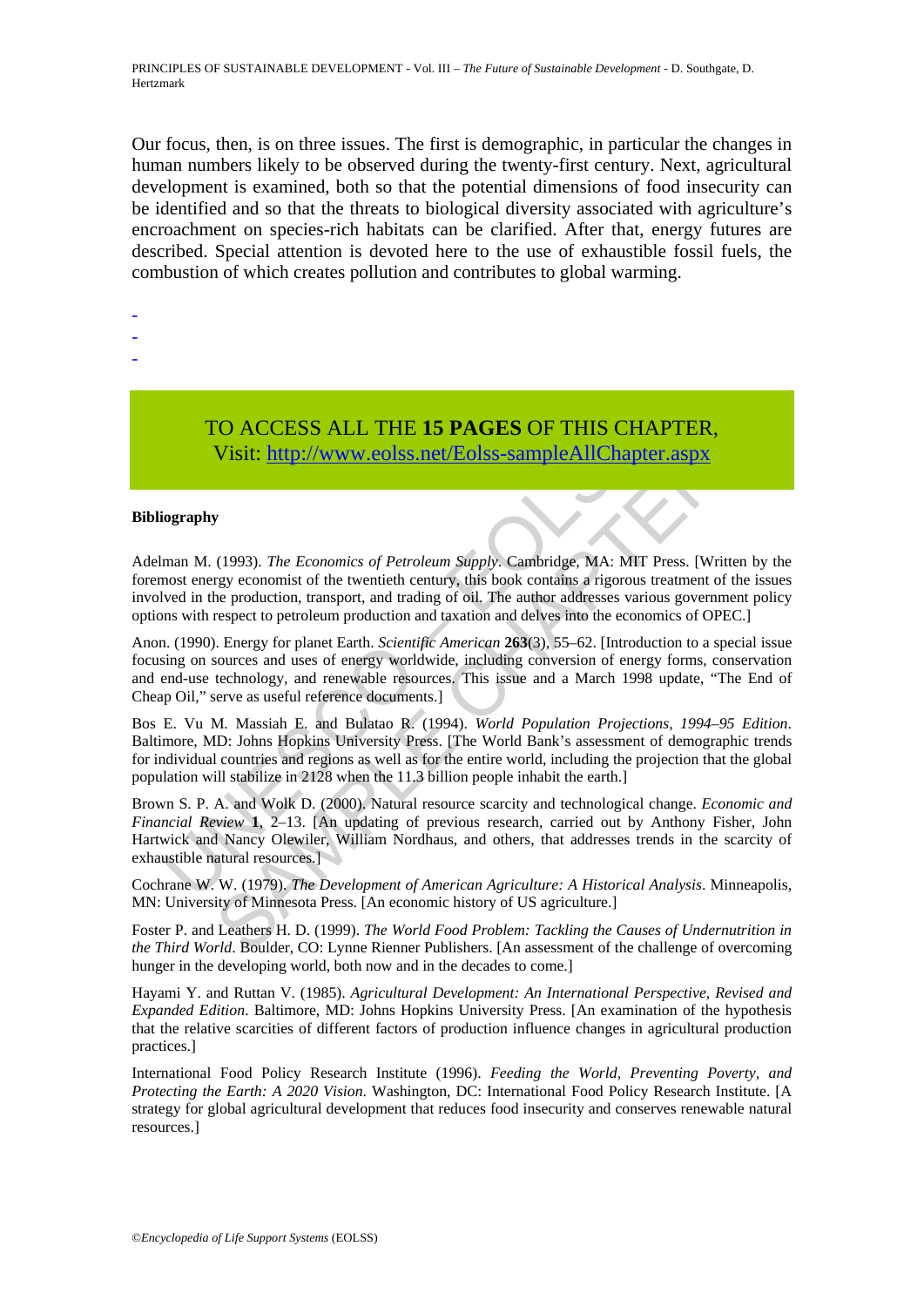PRINCIPLES OF SUSTAINABLE DEVELOPMENT - Vol. III – *The Future of Sustainable Development* - D. Southgate, D. Hertzmark

Johnson D. G. (2000). Population, food, and knowledge. *American Economic Review* **90**(1), 1–14. [An overview and analysis of dramatic and widespread human progress during the two centuries since the first edition of Malthus's *Magnum Opus* was published.]

Kahn H. Brown W. and Martel L. (1976). *The Next 200 Years: A Scenario for America and the World*. New York: William Morrow. [A critique of the Club of Rome study in which it is argued that simultaneous population growth and improvements in living standards will continue far into the future.]

Malthus T. R. (1992). *An Essay on the Principles of Population*. Cambridge, UK: Cambridge University Press. [The classic treatise on population, in which what came to be known as Malthusian demographic equilibrium was originally presented.]

Meadows D. H. Meadows D. L. Randers J. and Behrens W. W. (1972). *The Limits to Growth*. New York: Universe Books. [The report of simulation modeling, sponsored by the Club of Rome, that indicated that environmental depletion will soon lead to demographic and economic collapse.]

Pearce D. and Turner K. (1990). *Economics of Natural Resources and the Environment*. Baltimore, MD: Johns Hopkins University Press. [Offering an academic treatment of various issues involved in energy resource economics and management, this book places special stress on intergenerational tradeoffs and the implications of energy resource exploitation for future generations.]

Sedjo R. A. and Lyon K. S. (1990). *The Long Term Adequacy of World Timber Supply*. Washington, DC: Resources for the Future. [An economic study yielding the result that, given modest demand growth and the fact that new tree plantations can be established profitably at current prices, world timber prices will not grow significantly during the first decades of the twenty-first century.]

Sohngen B. Mendelsohn R. and Sedjo R. (1999). Forest management, conservation, and global timber markets. *American Journal of Agricultural Economics* **81**(1), 1–13. [An economic study yielding the result that, given rapid demand growth and modest increases in forestation costs, world timber prices will grow at a 0.4% annual rate beyond 2200.]

Tweeten L. (1998). Dodging a Malthusian bullet in the 21st century. *Agribusiness* **14**(1), 15–32. [An assessment of trends in food demand and supply during the first decades of the twenty-first century.]

United Nations Population Division (1996). *World Population Prospects: The 1996 Revision*. New York: United Nations Population Division. [The United Nations' study of demographic trends, including the projection that the global population will stabilize in 2094 when 10.3 billion people inhabit the earth.]

s Hopkins University Press. [Offering an academic treatment of various issumes<br>urce economics and management, this book places special stress on intergene<br>mplications of energy resource exploitation for thure generations]<br> Is University Press. [Offering an academic treatment of various issues involved in eral monomics and mangement. this book places special stress on intergenerational tradeoffisms of energy resource exploitation for future g World Bank (1993). *Energy Efficiency and Conservation in Developing Countries*. Washington, DC: World Bank. [A special report covering the potential for achieving greater end-use efficiency in the developing world, with a special focus on low-cost alternatives for saving energy in the industrial sector and among other end-users.]

Yergin D. (1991). *The Prize*. New York: Simon and Schuster. [This book, which was awarded a Pulitzer Prize, chronicles the history of the oil industry from its inception during the nineteenth century to the aftermath of the Gulf War, with the people and companies that have created the modern petroleum industry characterized.]

#### **Biographical Sketches**

**Professor Douglas Southgate**. A natural resource economist with a doctorate from the University of Wisconsin, Douglas Southgate is a Full Professor in the Department of Agricultural, Environmental, and Development Economics at Ohio State University, where he joined in 1980. His research focuses on tropical deforestation, watershed deterioration, and other environmental problems arising in developing countries. To date, he has published three books, three monographs, an edited volume, 20 chapters in edited volumes, as well as 32 articles in *Land Economics*, the *American Journal of Agricultural Economics*, *World Development*, *Ambio*, and other scholarly journals. Professor Southgate is best known for his analysis of government policies influencing the development of renewable natural resources in Latin America. In addition to reflecting his research, this work draws on his experience as a consultant for the Ford Foundation, the Inter-American Development Bank, the US Agency for International Development (USAID), and the World Bank, in 15 countries.